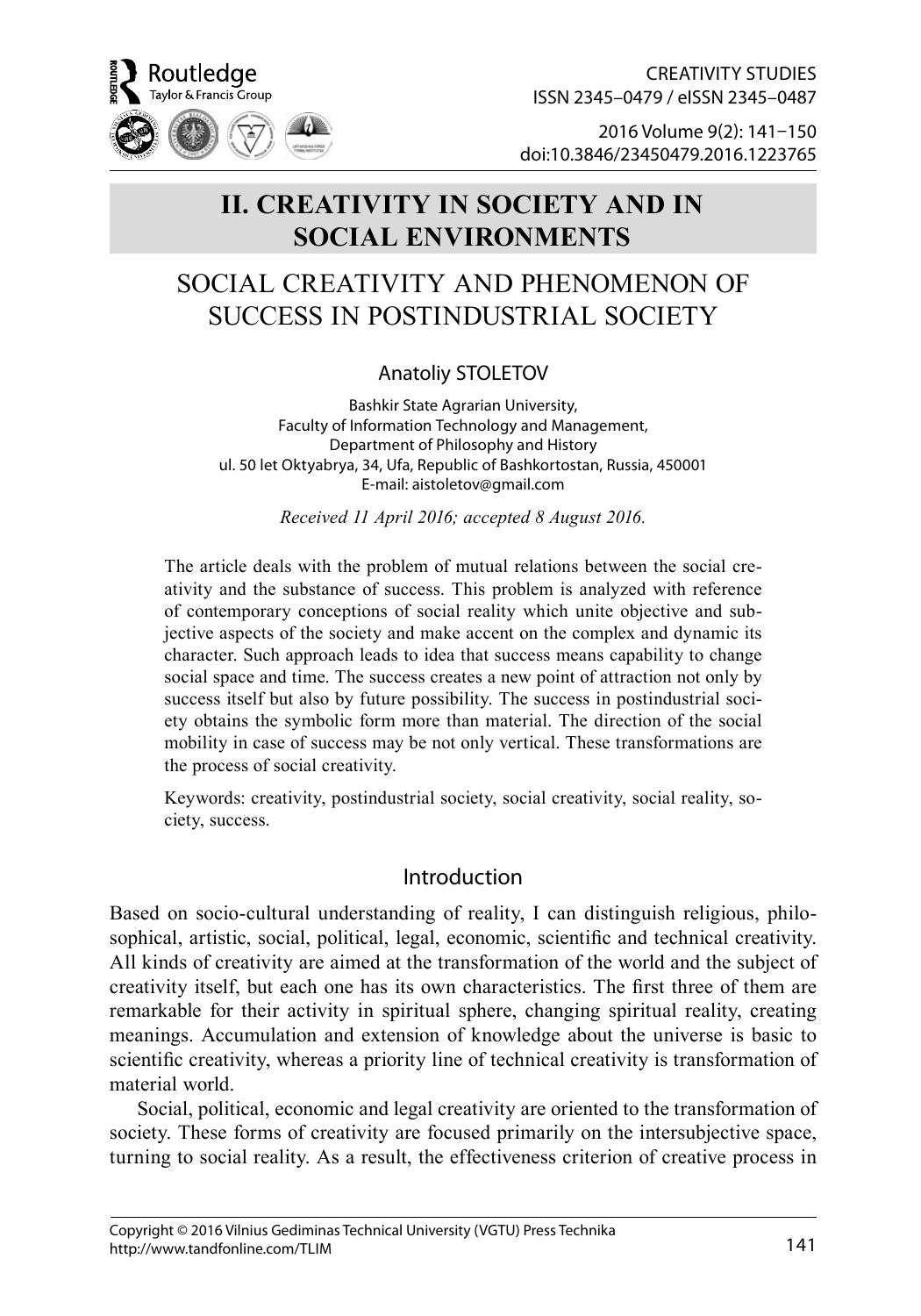the field of socially oriented activities frequently is the success of creative subject, which I consider as a socio-cultural phenomenon.

The idea of social success is common to almost all types of society and stages of its development apart from those in which the vertical mobility level is very close to zero (primitive society) or absent owing to the tightness of boundaries among strata of society (Indian castes). Modification in views concerning success is usually followed by the change of socio-cultural conditions, and, as a consequence, transformation of social reality. Thus, the understanding of successfulness in a particular era and type of society is closely linked with the character and nature of sociality and creativity.

### Approach to social reality

Those concepts of sociality which seek to mitigate the confrontation of subjectivist and objectivist approaches to society are used as a guide. These conceptions represent the structural-constructivist approach, seeking to combine organically the objectivity of social structures with the dependence of these structures on the activity of individuals constituting a society. The most notable among conceptions of this kind are the concepts of the social construction of reality (Berger, Luckmann 1966), genetic structuralism (Bourdieu 1987), the structuration theory (Giddens 1984), the autopoietic social systems theory (Luhmann 2012), the polysubjective sociality conception (Kemerov 2012). For instance, Peter L. Berger and Thomas Luckmann determine the social reality in a certain way:

"The social reality of everyday life is thus apprehended in a continuum of typifications, which are progressively anonymous as they are removed from the 'here and now' of the face-to-face situation. At one pole of the continuum are those others with whom I frequently and intensively interact in face-to-face situations – my 'inner circle', as it were. At the other pole are highly anonymous abstractions, which by their very nature can never be available in face-to-face interaction. Social structure is the sum total of these typifications and of the recurrent patterns of interaction established by means of them. As such, social structure is an essential element of the reality of everyday life" (1966: 47–48).

This continuum of typifications represents the unity of the subjective ("here and now" of the face-to-face situations) and the objective ("highly anonymous abstractions").

A specific definition of social reality is not so important for us as a methodological strategy for its interpretation (Kemerov 2012; Frolova 2004). In this aspect, contemporary study of society and human requires antireductionist approach, representing the sociality as very complex:

"The problem of becoming, conservation and changing of social form as a form of definite subjects' interaction arises. In this view, arises the perspective on considering subject and individual dimension of social projects, models and constructs that become forms of social interactions. In general, its methodological aspects are actually problematization, operationalization, instrumentalization of a system of coordinates that were offered by Albert Einstein. In the social-ontological aspect it is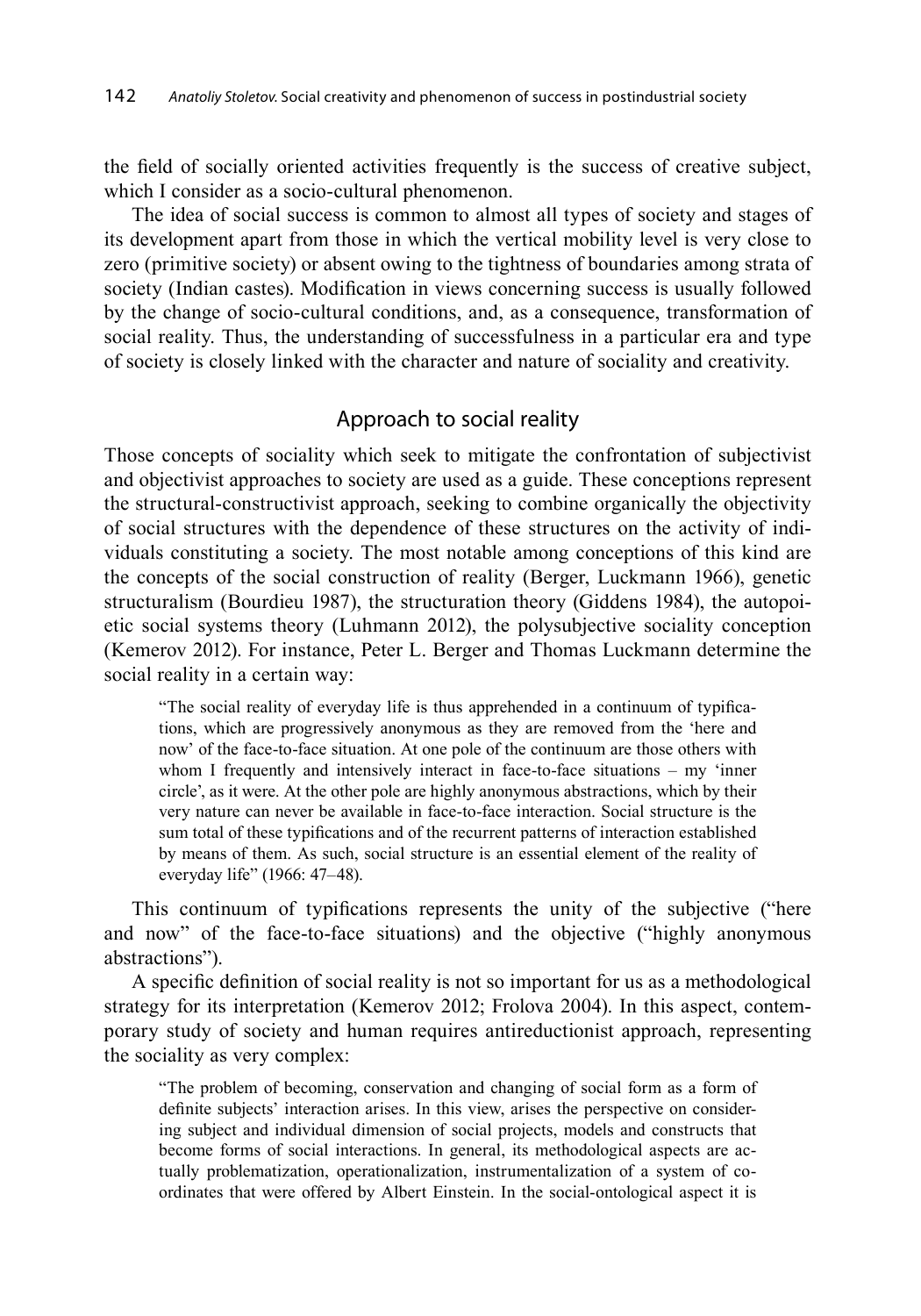problematization, dynamization, personalization of social forms, deducing them from the context of polysubjective sociality" (Kemerov 2012: 92).

This treatment of sociality is based on a dynamic social ontology in which it is difficult to maintain the idea of the plain predetermination of social actions by social forms because the presence of social forms depends on the social activity of more than one individual and there is no guarantee that this activity will be automatically supported by social actors. For example, traffic rules prohibit crossing the street at a red light. But if everyone ignores this rule, it will cease to exist.

Existentialist's concept of human abandonment implies limiting:

"ourselves to a reliance upon that which is within our wills, or within the sum of the probabilities which render our action feasible […] but one does not rely upon any possibilities beyond those that are strictly concerned in one's action" (Sartre 1975: 357).

Therefore, if we expect that the social form or the relationships between social actors is constant, we risk getting into a position about which Jean-Paul Sartre wrote:

"I shall always count upon my comrades-in-arms in the struggle, in so far as they are committed, as I am, to a definite, common cause […]. In that respect, to rely upon the unity and the will of the party is exactly like my reckoning that the train will run to time or that the tram will not be derailed. But I cannot count upon men whom I do not know, I cannot base my confidence upon human goodness or upon man's interest in the good of society, seeing that man is free and that there is no human nature which I can take as foundational" (1975: 358).

There is no confidence that our social action will be welcomed and will form a communicative situation and the dialogue between subjects which is only our hope. Therefore, as suggested by Anthony Giddens, society is produced and reproduced almost from the ground by the participants of social existence. But, despite the fact that social actors have an extensive knowledge on the conditions and consequences of what they do in their everyday lives, this knowledge is probabilistic, not giving a firm confidence in a future event. Due to its subjectivity, the knowledge about the social context of human interaction depends on the specific probabilistic structures, i.e., the specific social basis and social processes required for its maintenance:

"One can maintain one's self-identification as a man of importance only in a milieu that confirms this identity; one can maintain one's Catholic faith only if one retains one's significant relationship with the Catholic community; and so forth. Disruption of significant conversation with the mediators of the respective plausibility structures threatens the subjective realities in question" (Berger, Luckmann 1966: 174).

### Approach to creativity

Now we turn to creativity. A lot of research on different aspects of creativity conducted in the field of psychology (see Hennessey, Amabile 2010). But in this study attention will be paid more to philosophical grounds of the creative process.

Creativity may have different quality characteristics that have an impact on the process and its results, in general, if it is correlated with the standing in the creative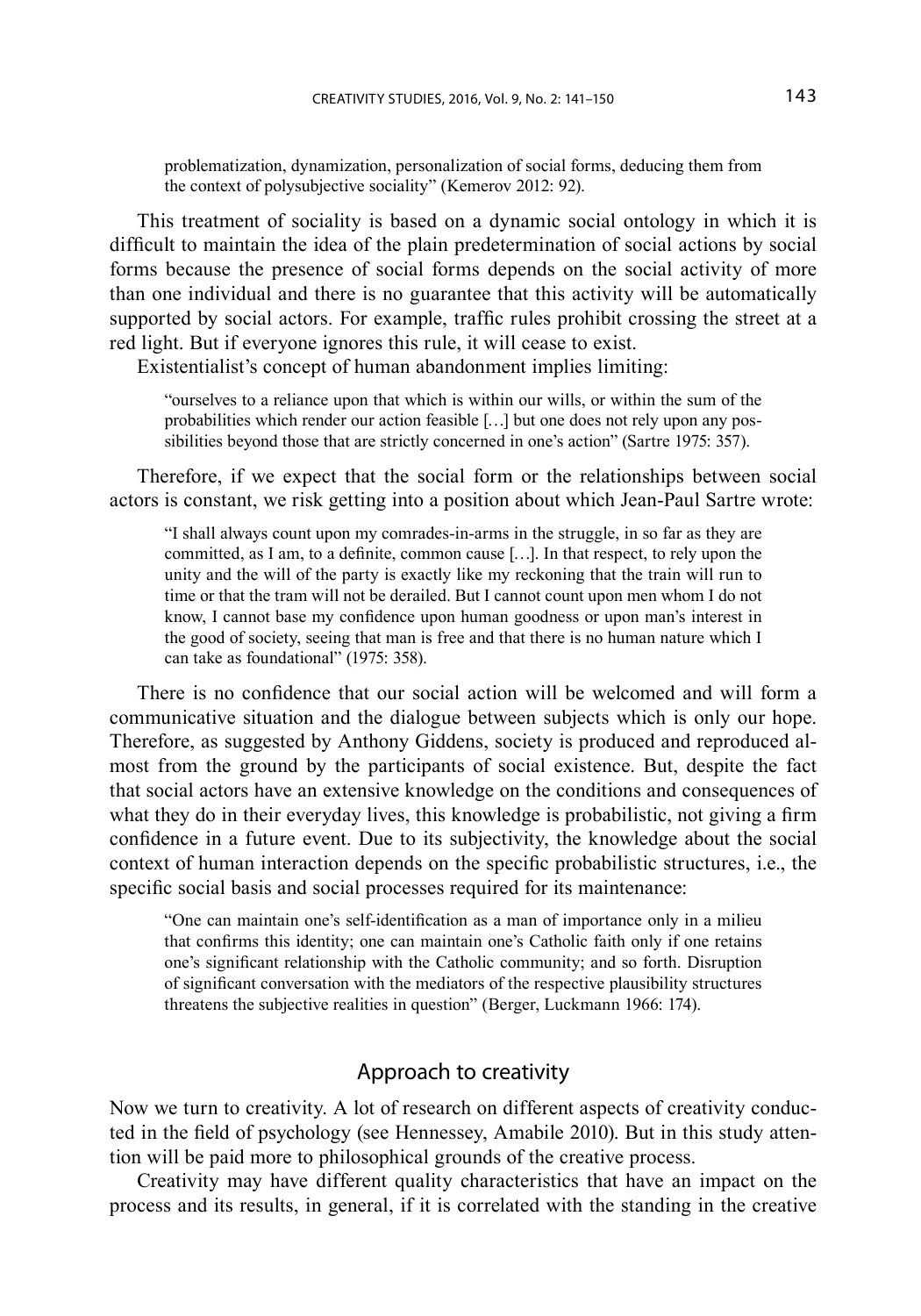flow. Therefore, perhaps more properly understanding creativity not only as creative ability. This is the traditional psychological understanding. Creativity is rather a certain direction, disposition, intentionality. It seems a fair point of view, which linking creativity with the transcendence of the personality. Considering the semantic plan of the personality Vasilij Vasil'evich Nalimov believes that transcendence as a transformation way (i.e., self-forming, "autocreation") of the personality is "going out its rigid sense capsulation" (1989: 210). This dynamic transformation generates a representation of the illusory nature of the person, which, for example, is the foundation of Buddhism and Taoism in the Eastern culture. He calls the cause of this illusory: "Illusory of personality is due to her spontaneity. Personality is the spontaneity. Spontaneity is openness universal potentiality. It is the ability to get into resonance with it" (Nalimov 1989: 204). In other words, we can understand creativity as "depressurization" of personality, its commitment to new and dynamic presence in the streaming state.

Based on the fundamental ontology of Martin Heidegger, it is possible to say that creativity is the openness of the personality to the World, some kind of the "openness of Being" which is founded in the artistic creation. Heidegger says that the creation does not affect the present existence by any causal relationship. The effectiveness of creation is not a part in any impact. It rests in the transforming of unconcealment nature that commits inside creation itself, and thus in the transforming of the unconcealment Being (Heidegger 2008). Speaking about the essence of creation in his specific figurative manner, Heidegger sees it in accordance to Being of things. But this accordance to Being of things, this mood is inherent in every sphere of human activity, although it is obvious that the "mood" of philosophy, art and religion are similar in nature, in contrast to, for example, the "mood" of science and technology. It is also clear that the different types of human "mood" have a different potential. If comparing, for example, the mythological consciousness with scientific one's, it is easy to fall into error with respect to the advantages of the second over the first, keeping in mind the scientific and technological advances in our time. But it is hard to argue seriously that the "Golden Age" of humanity generated by the mythological consciousness was deprived of creative potential in the light of what we know about the art of ancient Greece. Until now the mythology of those times is enough impotent for the contemporary artist. Perhaps, it could be explained if creativity in common contains two types of creativity. The first type is "intensive". It is typical for the mythological, art consciousness. The second type is "extensive". It is intrinsic to scientific and rational oriented consciousness. These types of creativity characterized as a "range" of mood, as well as the methodology and the results of the creative process.

Intensive creativity tends to ontological foundations in the way of revelation and creation by the parallel existence and reality, albeit at the harm of empiric reality. It is focused "inside", "in depth". In this case, the novelty has an existential character. Moreover, due to the ontological aspirations, in this type of creativity organically combined epistemological, aesthetic and ethical components. In general, intensive type of creativity "works" in the spiritual sphere of activity and the main "product" of it can be called spiritual values.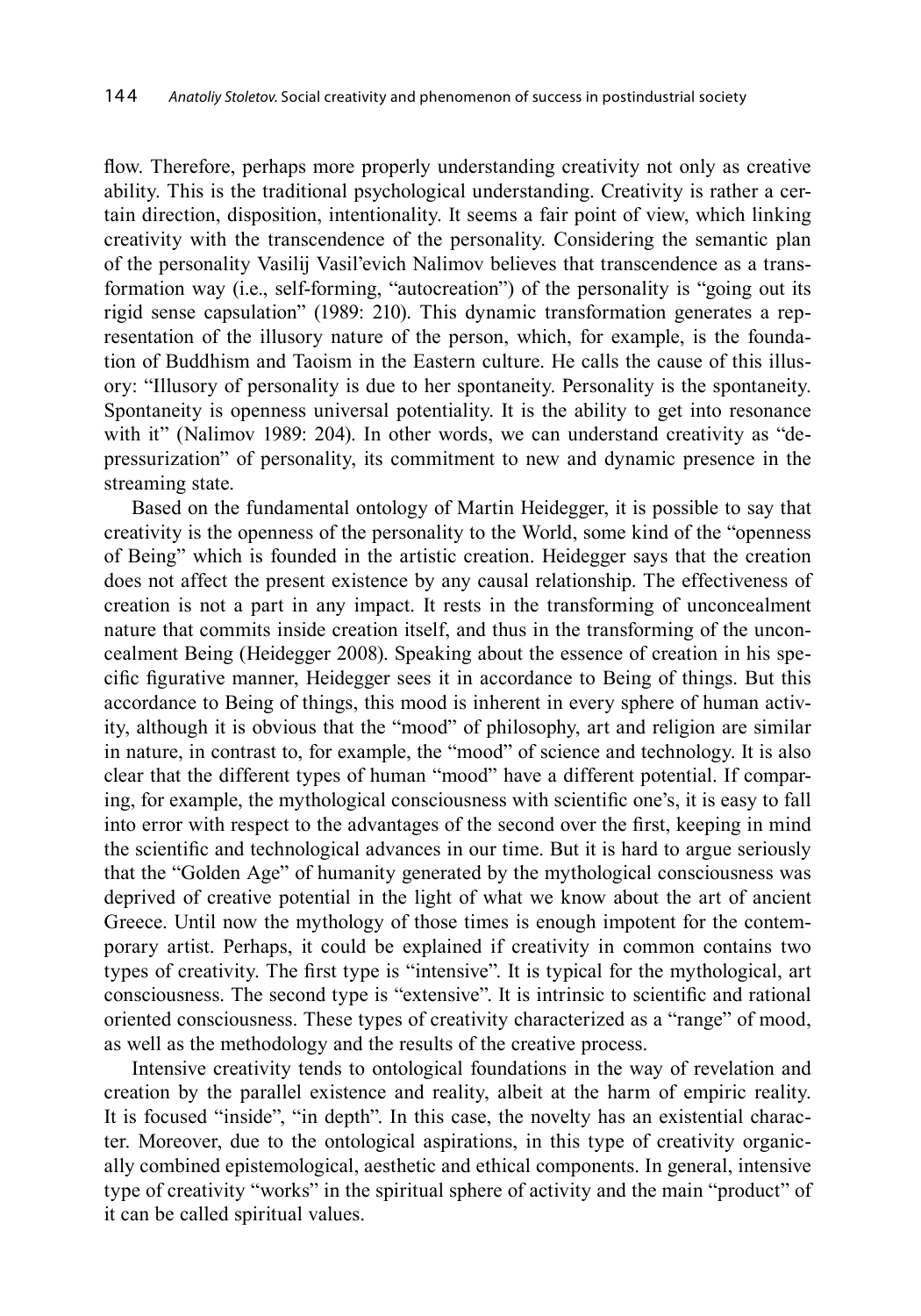Extensive creativity seeks to expand its influence to the empirical reality through its analysis, to identify the laws of interaction and the creation of new things: mechanisms, machines, technologies etc. It seeks the ability to change the material world and to create wealth. This kind of creativity is inherent in the science and technology activities mostly. Its benefits, as well as drawbacks associated with the rational cognition of the world. It seems the main disadvantage of this type of creativity in terms of worldview can be regarded as a reduced ontological and ethical component.

Intensive creativity is characterized by the fact that seeks to bring existence and Being together. From an existential point of view, existence is being. It is found in the "border situation", which shows us reality beyond the ordinary things. This type of creativity is associated with the undivided character of Nothingness and Being and its mutual-generation in the creative process. Producing corporeal things, extensive creativity separates it from existence. It raises the problem of the essence of things, as well as the diversity of the human being and things. In fact, extensive type of creativity is devoid of moral perspective precisely because of their focus outward to the surrounding Universe, not suggesting moral problem at all.

Figuratively speaking, intensive creativity is like passive radar, extensive creativity is like an active ones. It means "wide" intentionality range of areas, passivity, the lack of a specify "subject", thing, problem for intensive creativity and "narrow" focus on a specific object (problem), activity in the extensive ones. Thus intensive creativity is synthetic, extensive is analytic. So in Western society, preferring a rational basis, extensive type of creativity and scientific approach is the dominant type. In the Eastern society intensive type of creativity, artistic and religious approach is more proper. We could see that in different area of society: from art and traditions to the technological development. But this problem is some out of our research intentions. More wide essential and cultural aspects of creativity and its types were discovered in some works (Stoletov 2007, 2008, 2014).

Based on the above, the principle of complementary is quit suitable for creativity. On one side creativity can be represented as a condition of substantial emptiness, some kind of human openness to the world. In this sense, creativity is a quality of person that makes him (person) different from individual. It is a special condition of the subject. This condition precedes the beginning of the process which we shall call "creation" later. She appears as the possibility of separation from the existing structure in an attempt to create a new one. But on other side creativity emerges as a process quality, a certain kind of focus, intentionality, if we look at the very creative process.

It seems that creativity is a social quality. Moreover, it should be inherent in any community of highly developed beings, not just humans. There is a point of view (see Kulikov 2014; Porshnev 2007), according to which Paleolithic tools are the result of reproductive creativity, based on spontaneous collective action. A similar process in the human community characterized by awareness, reflection, generalization, an ideal content: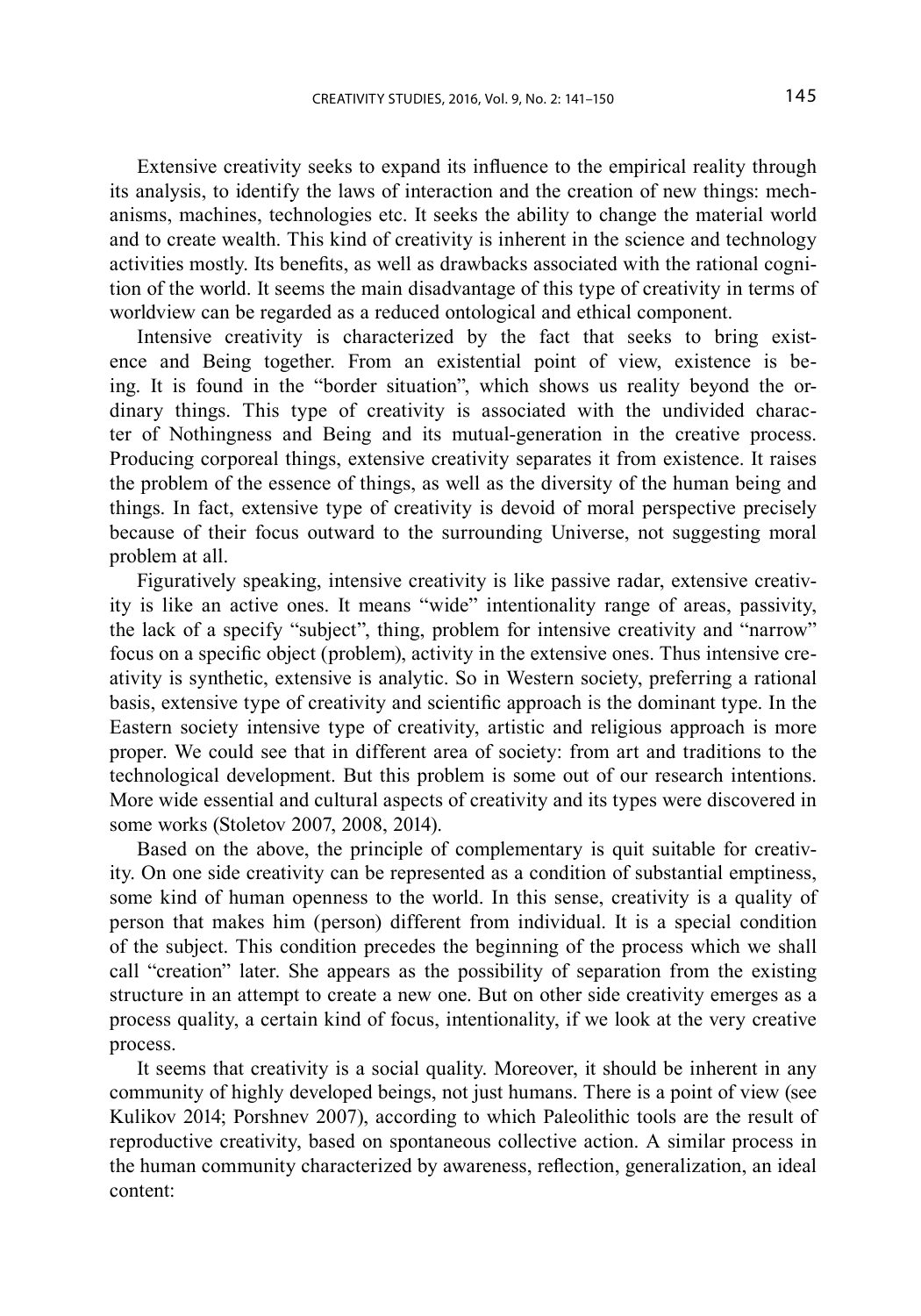"Thinking involves the exchange of thoughts and pure is planning the situation with regard to the behavior of other people [...]. The product of reflection is the thinking as a reflection of the reflection, i.e. the reflection of the representation of the objective world in the forms of activities. Thus creativity can appear as a process of constructing of new patterns of activity embodied in the product, and creativity can appear as discovery of a perfect, ideas in the product, i.e. the subjective content of creation process" (Kulikov 2014: 16, 19).

However, new observations of the behavior of higher animals confirm that they have the same human qualities: reasoning, ability to generalize, creativity, etc. Books of Frans de Waal (1982, 2014) are indicative for that matter. In this respect, more research is needed. However, it seems that idea about the collective basis of creativity is plausible. It is possible to agree with the theory of humanity's uniqueness is that in the human community the social aspect of creativity contains a significant proportion of intensive type.

Arising of social reality as a result of the uniting of parts in an organic whole in nature can be creativity's foundation. This is an effect of "the whole is greater than parts" in that case. The more this effect is successful, the more it anchors itself in the community, becoming relatively self-sufficient determinant of social reality of post-industrial society step by step. There is a new social group, in whose activities the creative process becomes the determining factor (Florida 2002). The educational system of post-industrial society is set up to produce conditions that enhance people's creative potential (Dudek *et al.* 1993). Attitudes of society toward consumerism, happiness and the environment are changing (Baltrėnas *et al.* 2015).

For approach to the place of success in post-industrial society the investment theory of creativity is very suitable (Sternberg 2006). It means that creative people are able to make out of favor ideas more requested and popular filling big potential of them. In my opinion it is possible due to special ability in those people. They can combine intensive and extensive intentions in creative process and cognize or fill other people's intentions. Knowing that, they can create new conditions opening potential of those ideas which is inaccessible for average people.

#### Relationship between success and social creativity

The meaning of the term "success" depends on historical time and type of society. There is a book in which the problem is analyzed from philosophical point of view more particularly (Karakhanyan *et al*. 2011). The current perception of success is due to dynamic social ontology, which presupposes a constant formation, reproduction and projection. In this regard, success is not just getting the maximum results with the least expenditure of energy, time and efforts, which satisfies the inner profound human needs and entails feeling of gratification, because of activity which does not end with the goal attainment or failure, and, accordingly, success cannot be full and final. Becoming the first is much easier than remaining the first.

A success is not simply an indicator of vertical mobility, the importance of which has been noticeably reduced in the post-industrial society. Today, living standard in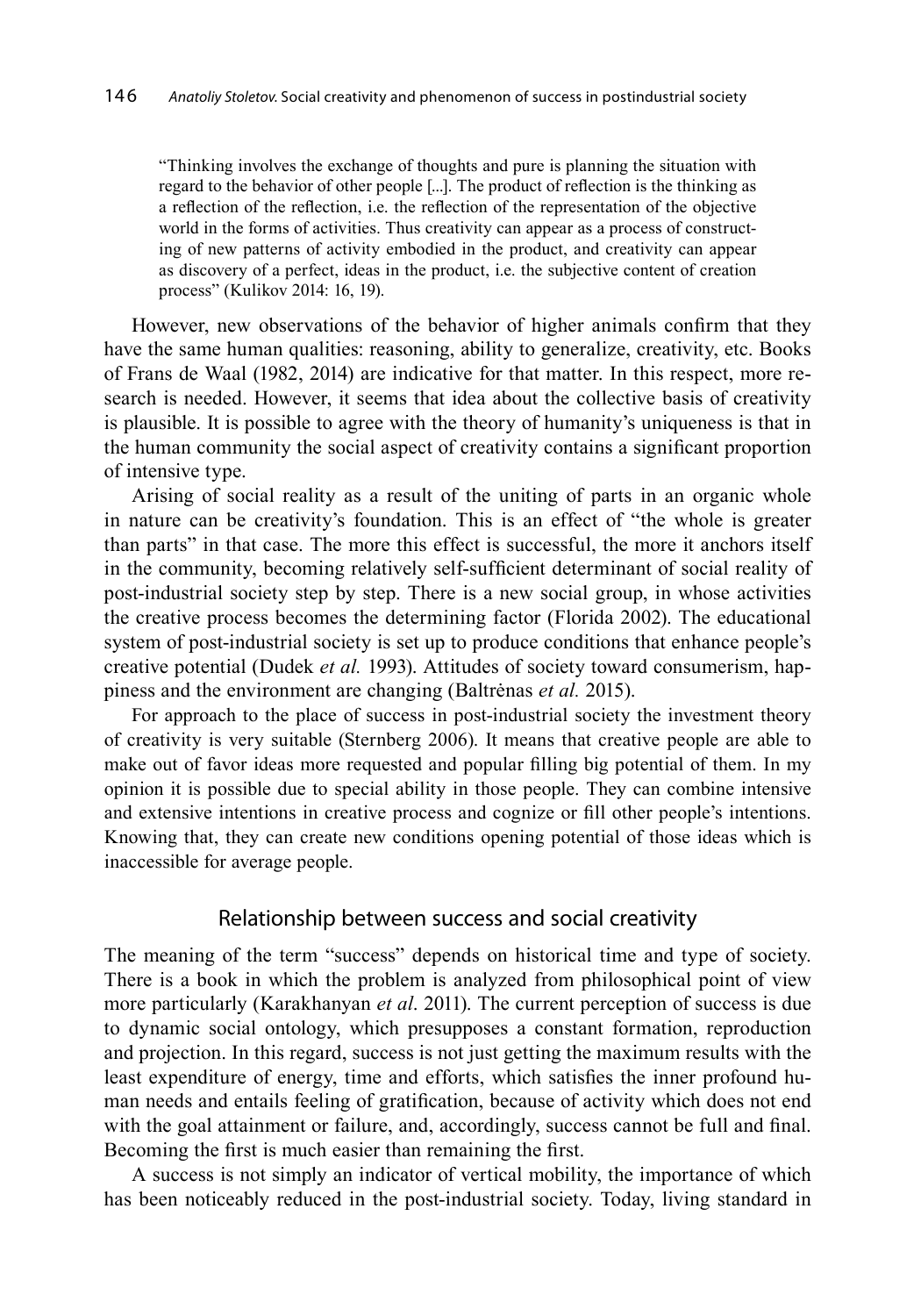developed countries is so high that it reduces the importance of financial incentive for development equalizing it to the importance of other factors. Alvin Toffler in his book *The Third Wave*, using the data from a public opinion researcher Daniel Yankelovich, concludes that money no longer has its former motivating force and loses its previous value in the system of remuneration:

"Largely young middle-managers, they are, declares Yankelovich, the 'hungriest for more responsibility and more vital work with a commitment worthy of their talent and skills'. They seek meaning along with financial reward" (Toffler 1981: 388).

The post-industrial society changes motivation. As rightly noted in one study, a creative worker is rich not by having a lot of things to be consumed but by satisfying things for realization of creative intentions. It entails changes in the understanding of the essence of happiness that involves satisfaction from creativity (Baltrėnas *et al.* 2015). Understanding of success changes too. It is the search for meaning which indicates the increasing role of symbolic power and symbolic criterion of success. Without going into details of the nature of the symbolic, I note that a symbol contains suggestion, the ability to infuse. Success is unachievable without changing social relations, social space and time by the activity of the subject. In her monograph Irina Vasilevna Frolova analyzing modern sociality concepts notes that in order to change the world, it is necessary to change the ways in which it is formed, i.e., the vision of the world and the practical operations by which groups are constructed and reproduced (2004: 27). This requires a symbolic power, the ability to convince, which, on the one hand, allows the subject to influence the social space through changing its structure, and on the other hand, which is a consequence and an indicator of this creativity. "Successful" social subject changes social reality by moving up the social ladder, raising their own status, reaching new positions, thus  $- a$  *posteriori* to success  $-$  establishing a new network of interactions and social ties relative to their place in the society. Besides changes occur due to the fact that social subject – *a priori* to success – creates an appropriate social space answering their needs and contributing to the achievement of objectives. Thus, the most successful and visionary businessman does not just study the demand in order to provide goods or services for customers and make a profit, but creates a demand for available products and services, designing the market "for themselves", transforms the market space. It is reasonable that such a social action will result in the growth of material wealth which manifests itself in almost all stratification criteria. Therefore, in my opinion, it is not enough to consider success as the mechanism constituting social reality in the post-industrial society. This definition of success simplifies its essence because the success of an action can be judged by the results of this action. (By the way we can talk about creative process after getting a result too. To predict the quality of the result is problematic. In this sense, creativity is phenomenal.) But, if achieved, success becomes a change factor in the net of social ties attracting attention of different social subjects and increasing the degree of resources possession. It may even cause a kind of cumulative effect because true success gives a positive experience which, however, does not guarantee future success and creates a sort of "stabilization fund" of resources needed for further development.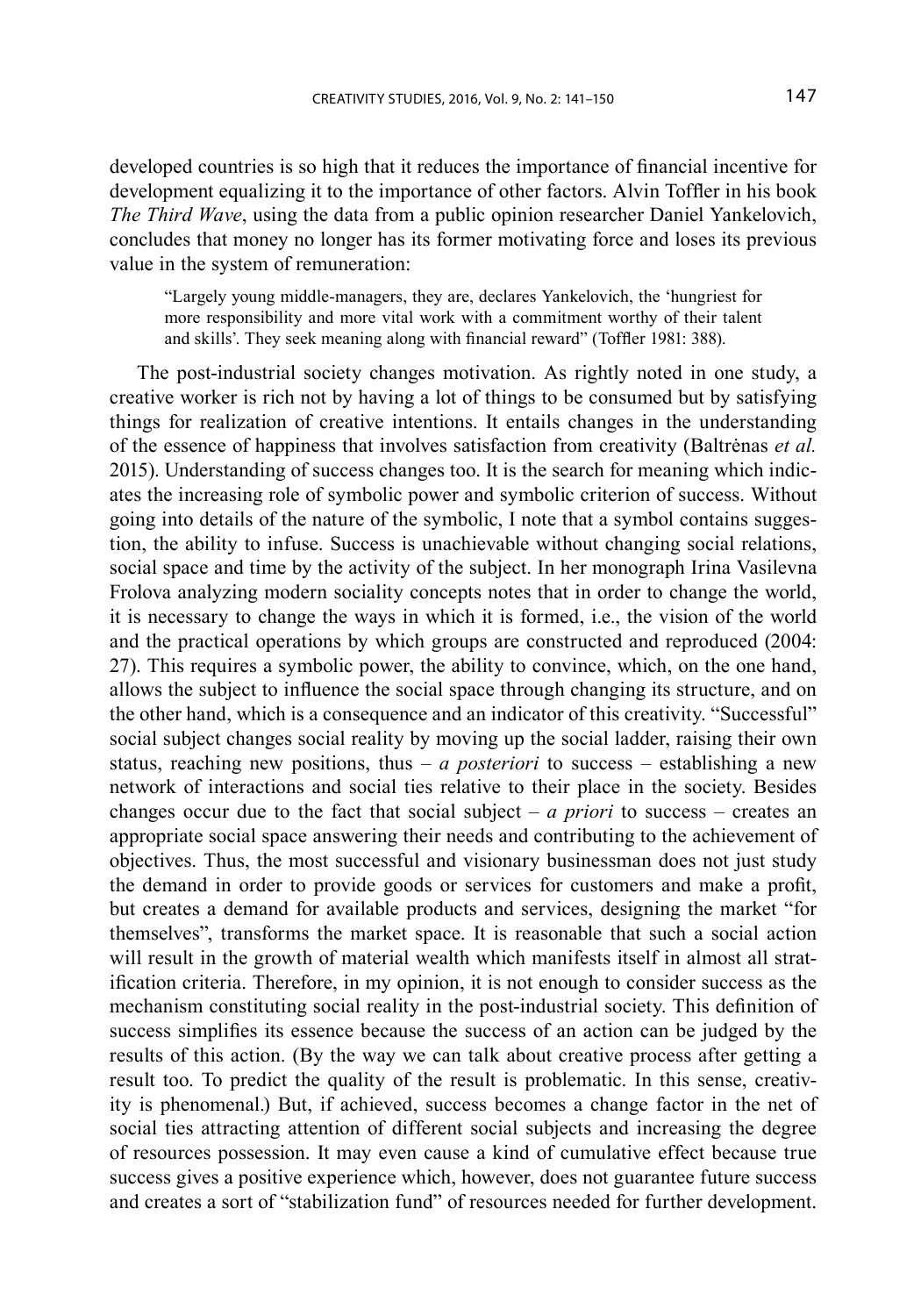Success is likely to attract a new success, creating a resonant movement, like on a swing. No wonder it is said: "Money makes money". The same cumulative effect may occur with an unsuccessful outcome when one problem begets another. This situation is also mentioned in proverbs and sayings: "Misfortunes never come singly".

Nevertheless success in the post-industrial society may have the character of a descending mobility when a person consciously loses high status in the social hierarchy. I mean a well known social phenomenon of downshifting.

The ability to influence social reality and to achieve success depends on a delicate balance of two factors. Firstly, symbolic capital is the power granted to those who have gained sufficient recognition to be able to inspire trust. Symbolic effectiveness depends on the extent to which the proposed project is based on reality. Such trust (impossible, I note, without another actor) may be based on the closeness of the social character of the creative subject to the socio-cultural norm of the society. Totally alien and incomprehensible individual is not able to inspire others simply because they have no common ground. They will not be the "significant other" for the target audience.

Secondly, a successful person should be able to create alternatives to the existing reality and deviate from norms within "reasonable limits" because the vertical mobility implies the inevitable marginalization of the subject who goes beyond the boundaries of the lower stratum for entry into the higher. It is necessary to create an attractor to restructure social space. This attractor certainly differs from the others by offering something more, than there is in the system. In my point of view, the reality which promises greater prospects is the more attractive. Therefore, the scope of the concept of "success" should include creation of prospects for further growth. This means actualization of the individual's ability to influence social reality including creating new social ties and attractive alternative symbolic universes.

Berger and Luckmann speak about the importance of effective plausibility structure for the transformation of reality. It serves as a model, sample for the transformation:

"This plausibility structure will be mediated to the individual by means of significant others, with whom he must establish strongly affective identification. […] These significant others are the guides into the new reality […] The individual's world now finds its cognitive and affective focus in the plausibility structure in question. Socially, this means an intense concentration of all significant interaction within the group which embodies the plausibility structure and particularly upon the personnel assigned the task of resocialization" (Berger, Luckmann 1966: 177).

A successful person becomes a "significant other" for a number of social actors creating a new attractive reality for them concentrating vectors of social orientation on themselves and setting a new configuration of social space. A person from the past also may be a "significant other". In this case we can speak about configuring social space and social time as well. Developing his concept of polysubjective sociality, Vyacheslav Evgenevich Kemerov denotes the common point which associates social actors:

"The point of view limited by the situation 'here and now' doesn't create the conditions for the right understanding of social reproduction; as people have to interact, taking into account diversity and dynamics of social world, they are obliged to correlate their 'here and now's' with other 'here's and now's', i.e. with other regions of sociality" (2012: 92).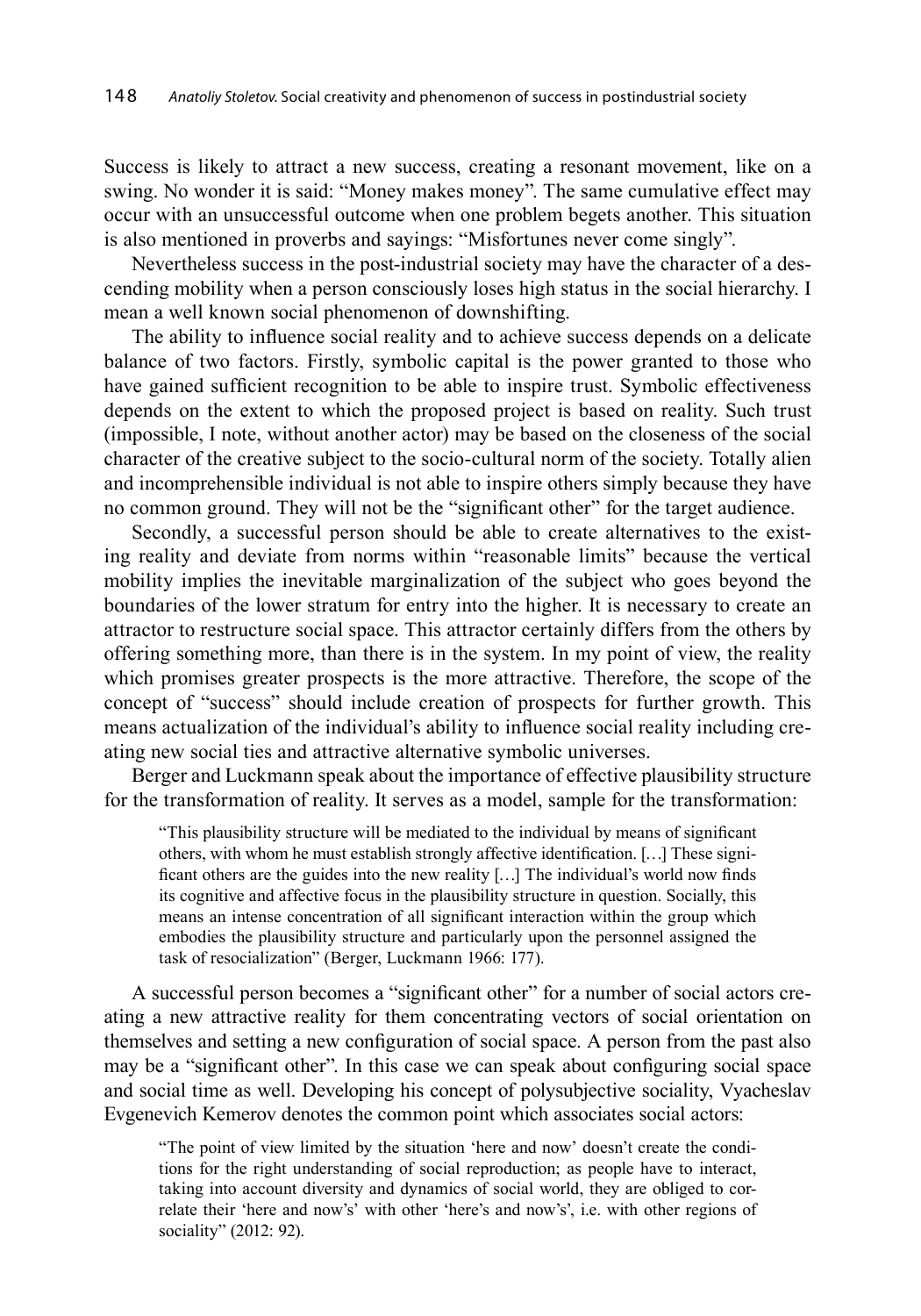The social ontology develops as the creation of social subjects which describes, supports and reproduces continuity of being. The human situation is the space-time "here's and now's" which separated and associated at the same time. It is multidimensionality of cooperation, a result of collaborative reproduction. Hence successful individual might be considered as a person having resources for association of social efforts and intensifying social interactions by their activities. In social aspect the success indicates that social activity of an individual does not simply recreate and support social reality, but results in the change of the latter in both subjective and objective aspect. A lot of examples can be found in modern world and in the past, from famous generals, philosophers, poets and rulers of Antiquity, saints and religious ascetics of the Middle Ages, to scientists, workers of culture, politics, sports and businessmen of modern times and contemporary era.

#### Conclusions

The subject of social creativity transforms social reality generating new social forms and communications. But if the results of scientific, technical, artistic, philosophical kinds of creativity are "objectified", i.e., take the material form, the result of social creativity obtains a symbolic form because what is a sign of success in one case in another may it not be. New generalized interpretation of success includes the ability of a social subject to influence social reality: changing social relations, social space and time, creating prospects for further growth.

#### References

Baltrėnas, P.; Baltrėnaitė, E.; Kačerauskas, T. 2015. Social Environment of Creativity, *Filosofija. Sociologija* 26(1): 46–54.

Berger, P. L.; Luckmann, Th. 1966. *The Social Construction of Reality: A Treatise in the Sociology of Knowledge*. Harmondsworth: Penguin Books.

Bourdieu, P. 1987. *Choses dites*. Series: Le sens commun. Paris: Les Éditions de Minuit.

Dudek, S. Z.; Strobel, M. G.; Runco, M. A. 1993. Cumulative and Proximal Influences on the Social Environment and Children's Creative Potential, *The Journal of Genetic Psychology* 154(4): 487–499.

Florida, R. 2002. *The Rise of the Creative Class: And How It's Transforming Work, Leisure and Everyday Life*. New York: Basic Book.

Frolova, I. V. 2004. *Opravdanie Utopii: opyt sotsial'no-filosofskoy rekonstruktsii*. Ufa: BashGU Publ.

Giddens, A. 1984. *The Constitution of Society: Outline of the Theory of Structuration*. Oxford: Polity Press.

Heidegger, M. 2008. The Origin of the Work of Art, in Krell, D. F. (Ed.). *Basic Writings*. Series: Harper Perennial Modern Thought. New York: Harper Collins, 139–212.

Hennessey, B. A.; Amabile, T. M. 2010. Creativity, *Annual Review of Psychology* 61: 569–598.

Karakhanyan, E. V.; Stoletov, A. I.; Frolova, I. V. 2011. *Uspekh: sotsial'no-filosofskaya kontseptualizatsiya*. Ufa: BashGU Publ.